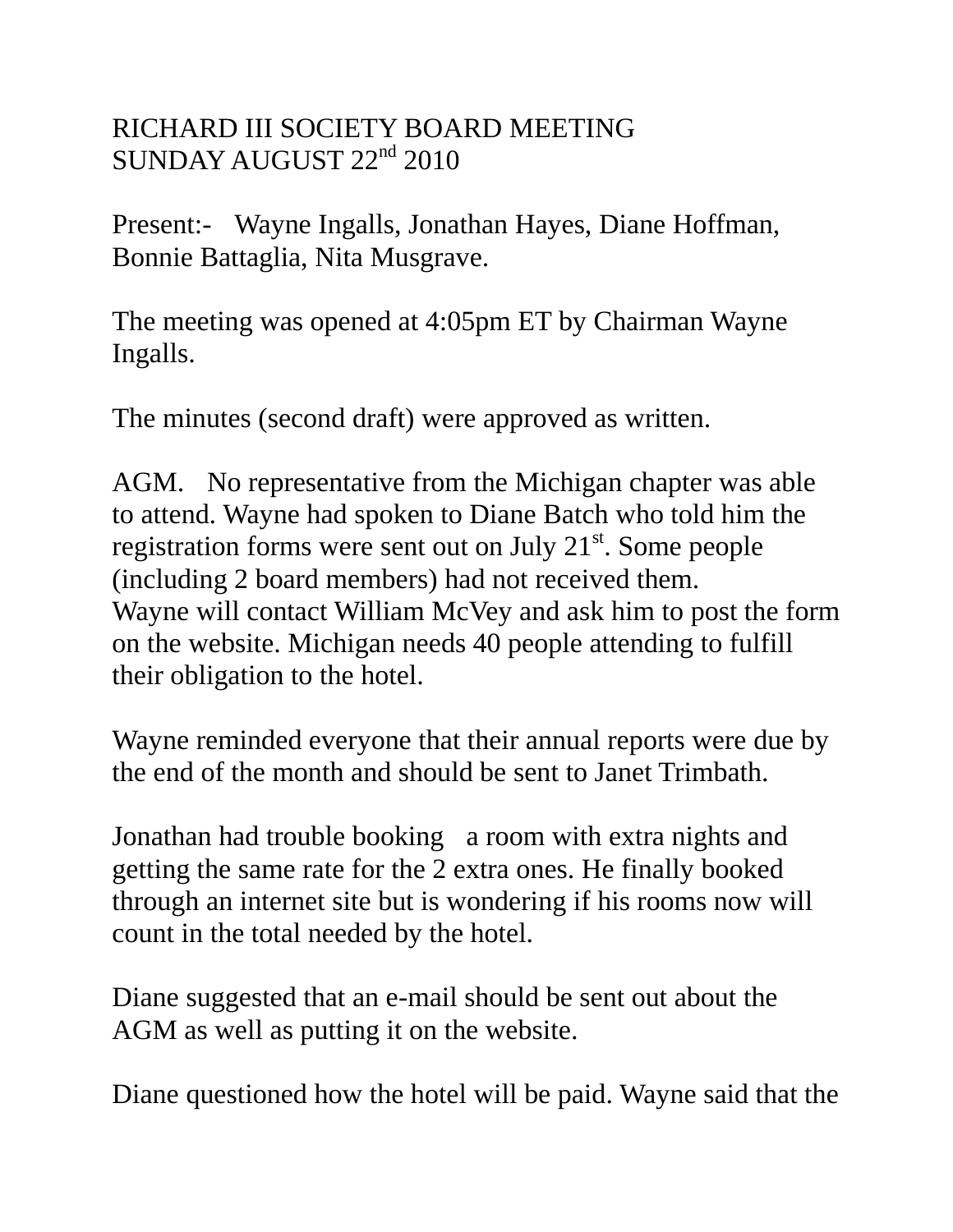Michigan chapter would like the bill to be paid by the society and they will reimburse us. Diane said that she had paid the deposit some time ago but has heard nothing since. She stated that when we held the AGM in Las Vegas the hotel had started debiting from our card before we even arrived.

Diane questioned Wayne as to when the last big shipment of publications was sent from UK. He responded that Diana Lee had sent a copy of a tracking slip showing that copies had been sent to and received in New Orleans on July  $6<sup>th</sup>$ . Diane has not received any response to her messages to Word Catering.

Diane has received invoices from the UK Society which do not make sense. Invoices sent in September 2009 list small quantities of publications with large shipping costs.(These invoices have been brought to the attention of the Board several times already.) The most recent invoice lists only shipping charges and does not charge for the publications at all. Diane is wondering if this means we will be charged at the end of the year for all the publications or whether they think we have paid in advance for a set number of copies.We should be billed and pay for the actual number of publications shipped to us. Paul Foss (UK treasurer) did respond to a couple of Diane's e-mails. He stated that he did not have anything to do with the bills or invoices and would look into it. Diane needs the names of the people in the UK society who decide what the charges are. Diane is concerned because the money spent on printing and publishing goes on our tax return and since we are not getting accurate invoices, we have not paid them, and nothing was listed on the 2009 tax return for printing and publishing. This makes it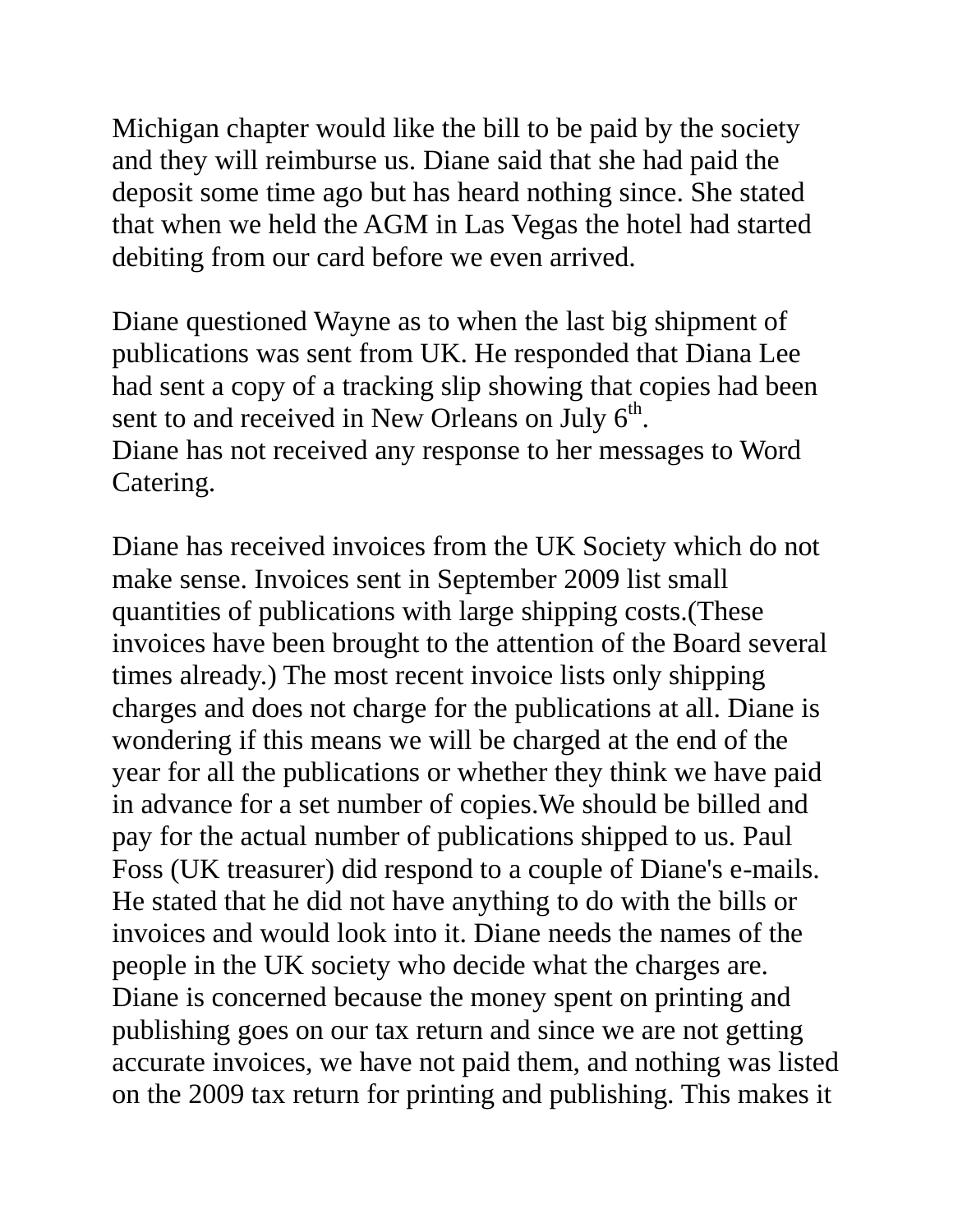look as if we are not fulfilling our educational mission, which is the reason for our tax exempt status.

Jonathan mentioned that he was aware that Australia and New Zealand are also having problems with publications mailed from UK. Apparently the parent society is having organizational difficulties at the officer level.

An e-mail from a member in New Zealand suggests that all the branches should group together and ask the parent society to rethink their prohibitions against electronic editions of the Bulletin and Ricardian.

We wish to keep Word Catering as our publisher and we will ask Robert to start sending out UK publications as soon as possible and not to wait until the next edition of the Register is ready. To contact them we can use the e-mail addresses

[robert@wordcatering.com](mailto:robert@wordcatering.com) or [zoe@wordcatering.com](mailto:zoe@wordcatering.com) Their phone # is 504-897-9673

Diane will contact Robert and ask him to start sending out publications and will also ask Amber to send the up to date member list.

Diane has been researching the White Hart Fund and trying to establish exactly what we currently hold in that fund. Apparently it was established in July 2000. In August of 2004 there was a balance of \$4,682. Tax reports of 2004 - 2007 each show a \$250 grant.

The Schallek Fund was established with the Medieval Academy in 2004. We believe Laura Blanchard was responsible for setting it up. Paul, of the Medieval Academy will be contacted and